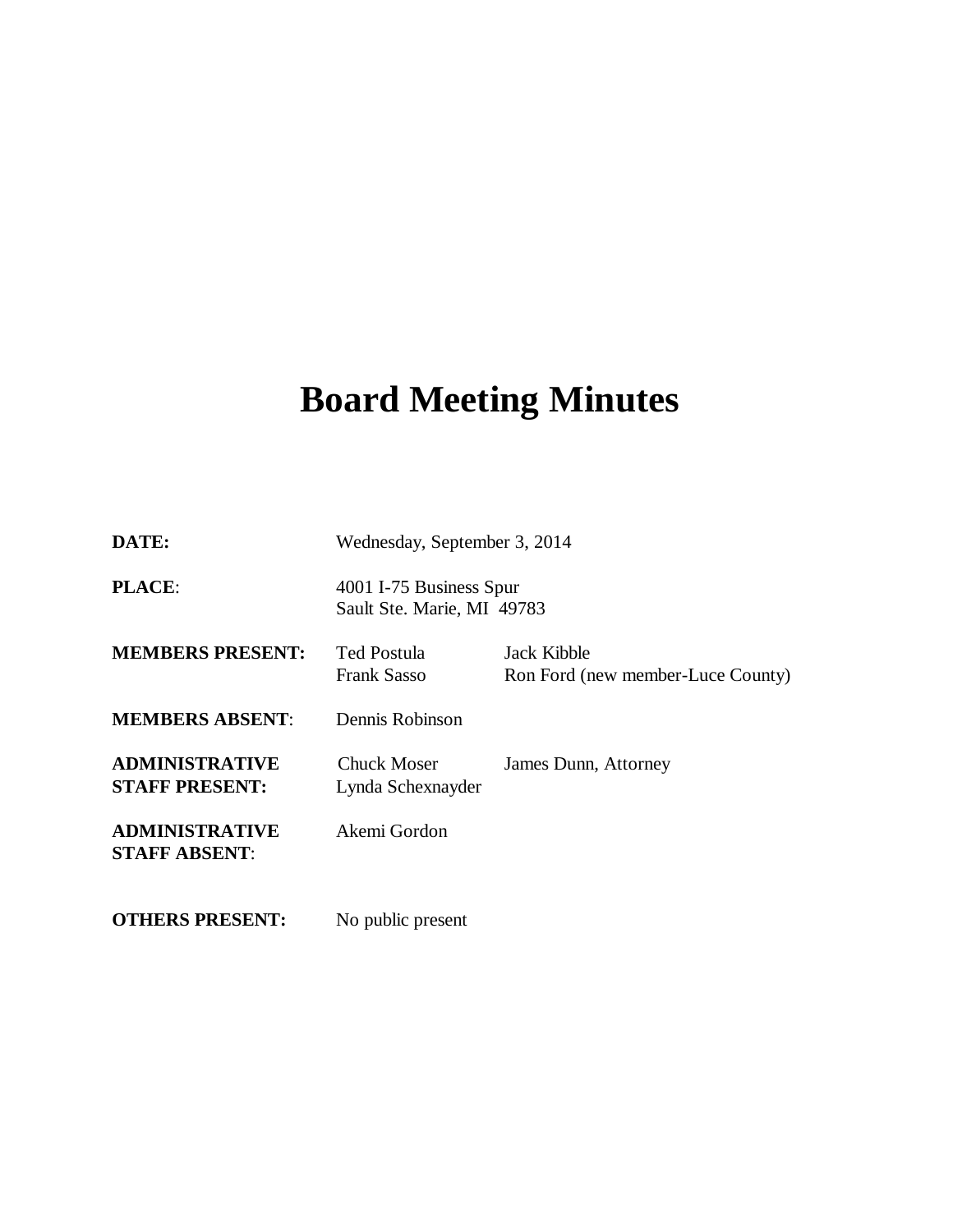**BOARD MEETING Page 2 September 3, 2014**

#### **I. - II. CALL TO ORDER/ROLL CALL**

The meeting was called to order at 4:03p.m. by Chairman Sasso. All Directors were present with the exception of Dennis Robinson.

#### **III. PUBLIC COMMENTS**

There were no public comments.

## **IV. APPROVAL OF BOARD MINUTES –August 4, 2014**

With regard to Minutes for August 4, 2014; IT **WAS MOVED** by Director Postula; **SUPPORTED**  by Director Kibble to approve said minutes. **UNANIMOUS.** Motion carried.

## **V. FINANCIAL REPORT-P.E.-July 31, 2014**

## **IN GENERAL**

Director Chuck Moser and Attorney Dunn gave an explanation to new board member, Ron Ford, how MDOT and EUPTA work together.

Director Chuck Moser gave report for Finance Director Akemi Gordon. Gordon reported with regard to the proposed FYE 2015 budgets; she budgeted based on the most recent 12 months of operation for both the bussing and ferries.

The State operating assistance is budgeted using the "floor" amount of \$191,263. This will benefit EUPTA by approximately \$20,000 in state assistance. If we were to use the reimbursement percent of 37.378% based on our budgeted expensed, we would be receiving \$171,086. Our overall expenses are budgeted with an overall 8% decrease. This is because we no longer have the post-retirement health fund flowing through our financial statements.

The ferries expenses are budgeted with a 7% increase. This is to anticipate increase costs in health insurance, retirement and fuel. The revenues are estimated using the most recent traffic as well as the fare increase that took place the end of May.

**IT WAS MOVED** by Director Postula; **SUPPORTED** by Director Kibble to accept the 2015 budgets as presented. **UNANIMOUS.** Motion carried.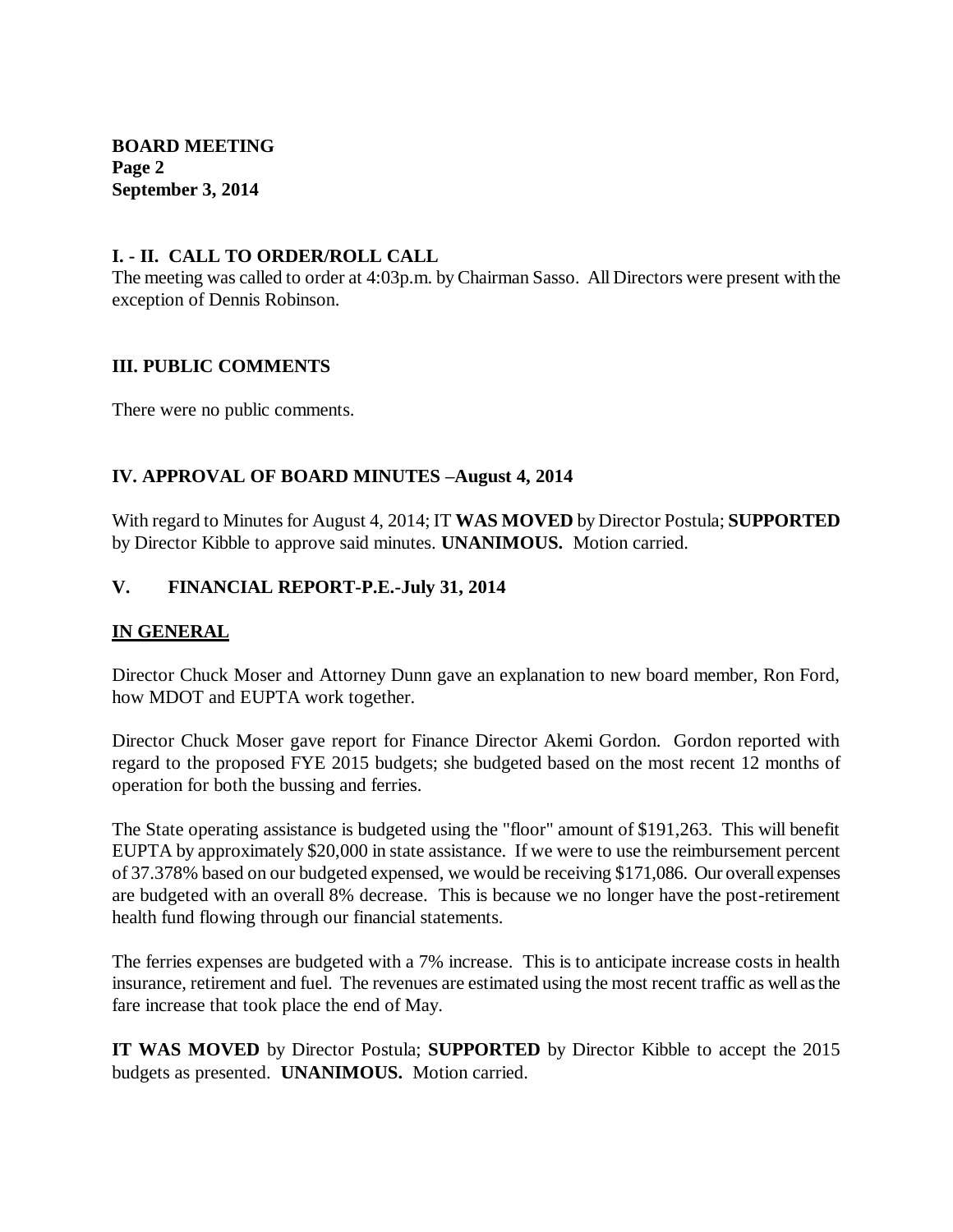#### **BOARD MEETING Page 3 September 3, 2014**

## **BUSSING**

Moser reported for Gordon; combined YTD ridership is down 3% (Chippewa is down 5% and Luce is up 12%). Luce County's increase is partly due to the extra service hours in the evening and on Saturday's.

On page 5 of the financial statements we're operating with a deficit. Some of this is due to our contract fares being down over 16% and we also had an extra pay period in July. This extra pay period will smooth out in next month's financials as there was 3 pay periods last year in August.

#### **FERRIES**

EUPTA had a good July for the ferry system with a 12% increase in fares. The vehicle and passenger counts are still down 6% and 3% respectively. This shows that the increase in fares is mostly due to full cash paying traffic. Our deficit has been reduced from almost \$210,000 the end of June to just over \$140,000 the end of July.

## **VI. DIRECTOR'S REPORT**

Director Moser welcomed and introduced new board member, Ron Ford. Ron was appointed by the Luce County Commission to replace Mike Herbst who resigned as a result of accepting a job down state. The term for this appointment is a two year term expiring at the end of December 2015.

Mr. Ford introduced himself and gave the board his background information.

## **FERRIES**

Moser reported hopefully we now have a draft labor agreement that can be approved by the board. We have been operating on a verbal agreement since last winter when the previous three year agreement expired. There have been some pretty significant changes in regard to the post retirement health benefits. Also, there have been other language changes in regard to the new 12 hour shift assignments, permanent part-time status, to name a couple. The tentative agreement for wage increase is 1.5% of the hourly rate which would be paid retro-actively to the date the previous contract expired (2/1/14). There would be an additional one-half % increase provided that we finish the 2014 fiscal year with a \$20,000.00 surplus over costs. This will not happen this year although we have been gaining on our operational deficit since raising rates this past spring. If traffic had grown we may have had somewhat of a surplus, but traffic numbers are still a concern. We were still down by over 20,000 vehicles at the end of July. The company also agrees to reopen the contract for wages only in October of 2014 and 2015. If there are no significant concerns, I would recommend that the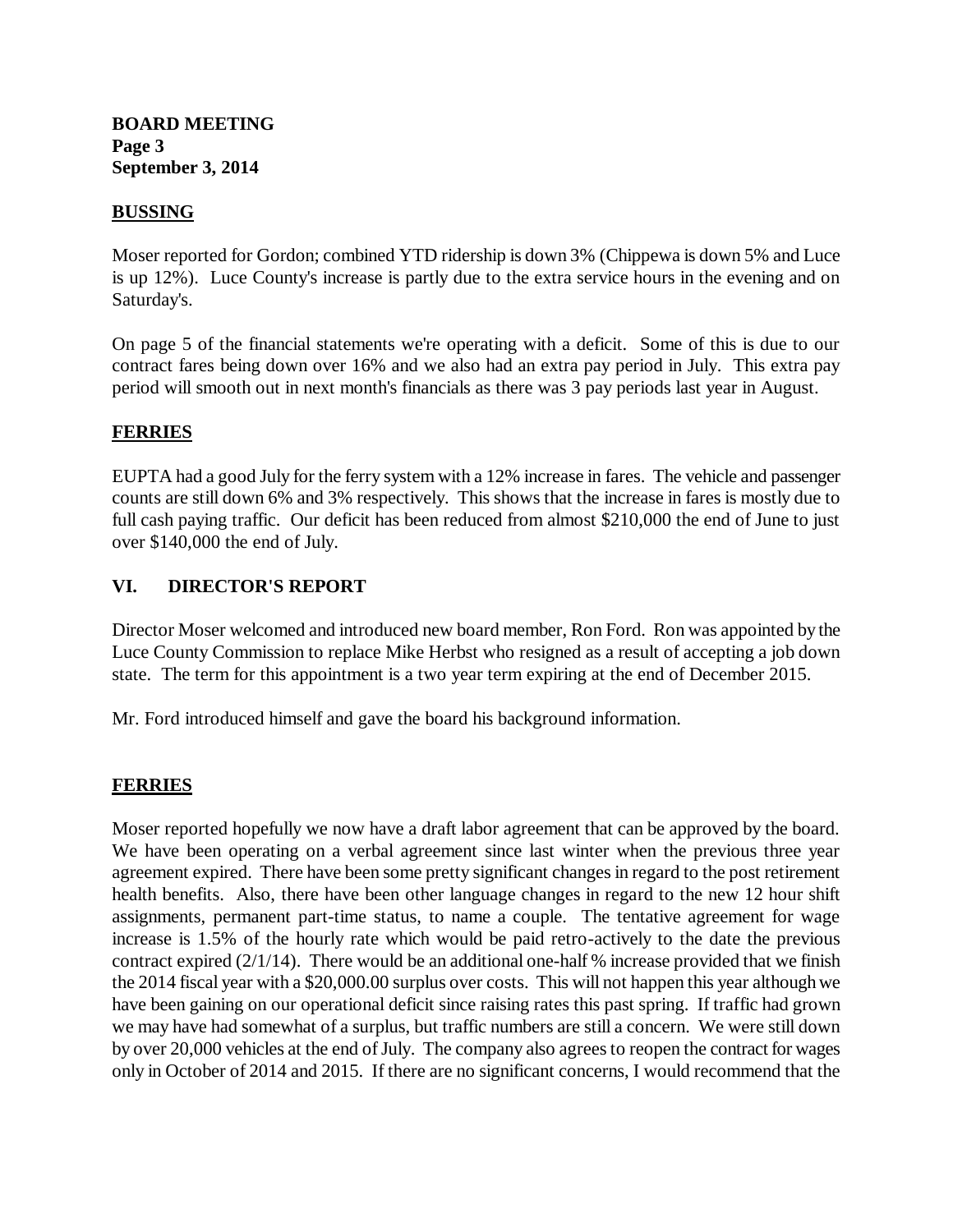## **BOARD MEETING Page 4 September 3, 2014**

board approve the new agreement. Following a short discussion **IT WAS MOVED** by Director Kibble; **SUPPORTED** by Director Postula to accept this union contract. All were in favor with the exception of Ron Ford who abstained because he is a new member and not familiar with the contract.

Moser reported it has taken a lot of persistence, but he has received permission to continue utilizing the balance of the (FBD) grant that we used to purchase the Fogcutter property. There is a provision that the funds are spent in a way that is directly related to the property that was purchased with the grant. Planning would be an acceptable way to expend some of the balance. He feels that it would be in our interest to have a consultant research the potential uses for this location and come back with a report.

Moser reported with regard to Neebish II Upgrade Project; we have received five responses from our Request for Qualifications solicitation. All five are impressive and responsive. We are in the process of completing the evaluations and hopefully we will be able to negotiate acceptable terms with the highest scoring firm. The firm will be tasked with preparing technical documents including design/engineering, preparing bid documents, bid letting, and project oversight for the upgrades to the Neebish Islander II. This will include strengthening the car deck, upgrading the wiring system, replacing fuel tanks, and raising the bridge.

## **BUSSING**

Director Moser reported it appears that Pathways has been going through some changes in management. The former CEO left due to health reasons. Mary Swift has been the acting CEO and our contact there seems to think that she will continue on in this capacity as opposed to advertising the position. As we reported before, we were informed by Pathways that they would no longer be utilizing our service. However, Moser was contacted by their contracts supervisor to arrange a "site visit". So it seems that there have been some communications problems somewhere along the line.

## **VII. ELECTION OF OFFICERS**

**IT WAS MOVED** by Director Kibble; **SUPPORTED** by Director Postula that the officers remain the same. **UNANIMOUS.** Motion carried.